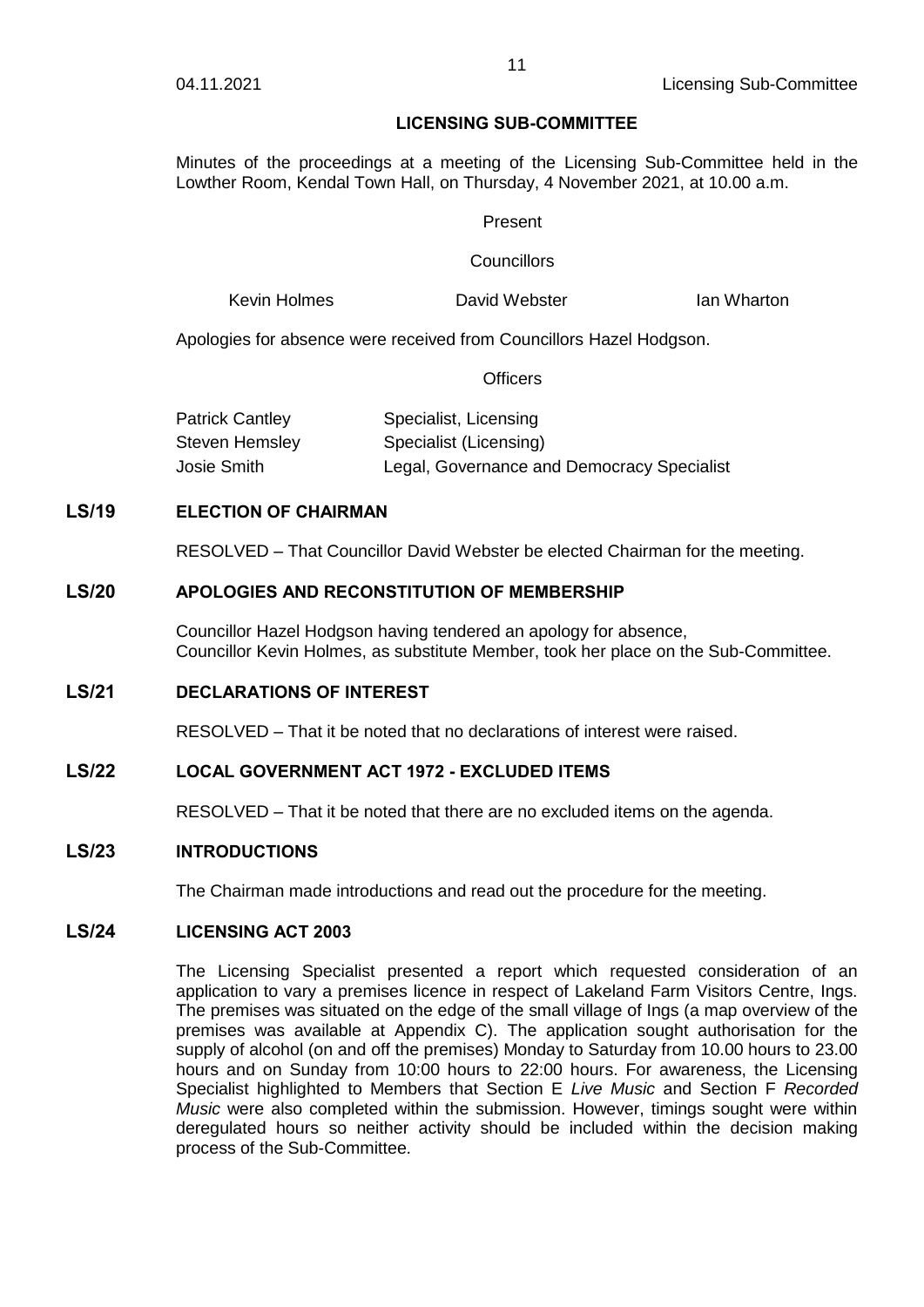The Licensing Specialist brought to Members' attention that none of the responsible authorities made any representations in relation to the application. The representations made by the interested parties as outlined within Appendix B of the report related to the Prevention of Crime and Disorder and Public Nuisance. The Specialist drew Members' attention to s.182 Guidance of the Licensing Act 2003 as outlined within the report.

Isaac Benson, the joint applicant, presented his case. He informed Members that the business had been open for over 2 and a half years and the reason for the diversification was to add value to the farm business which already operated a butcher's shop and farm kitchen. The restaurant had been open for between 8 to 9 months before the COVID-19 pandemic began.

The applicant highlighted to Members that the beef produced by the farm was served as steak on the menu within the restaurant. However, the choice of steak was not in demand through the day by customers. Therefore the applicants established that there was a market for steak nights. The applicant clarified that there were no representations made against any of the previous Temporary Event Notice (TEN) applications made for steak evenings. The applicant did highlight that there were a few challenges in relation to receiving responses back from the TENs therefore they were advised to apply for a premises licence which was the application Members were considering.

Following questions from Members the applicant clarified that the application for the premises to sell alcohol was to compliment the food already being served and that all alcohol would be served with a meal. He further clarified to Members that the premises was marketed for pre-bookings only and table service.

Members also sought clarification on the off sales element of the application. The applicant explained that off sales would only take place in the farm shop on site where local gins and alcohol were sold. The farm shop would not be open during the extended hours. The applicant clarified to Members that the premises would play indoor and background music only.

Members drew attention to the representation that related to access of the site. The applicant clarified that 50 meters from the site there was a public highway. When the applicants sought planning permission for the site they constructed a passing place on the road leading up to the premises as this was a requirement requested by the Highways Authority in order for planning permission to be granted.

The applicant had nothing further to add in relation to their closing statement.

*Note – The Sub-Committee passed a resolution to adjourn the meeting to exclude the press and public in making its decision, pursuant to Schedule 12A of the Local Government Act 1972 as amended by the Local Government (Access to Information) (Variation) Order 2006 by virtue of the paragraph indicated:-*

*Paragraph 5 – Information in respect of which a claim to legal professional privilege could be maintained in legal proceedings.*

The Sub-Committee, supported by the Legal, Governance and Democracy Specialist withdrew to consider the application at 10.19.a.m. and reconvened the meeting at 10.36.a.m.

The Sub Committee has considered the application, the report and appendices presented, the representations from the applicant and all responses to questions asked by members of the Sub Committee.